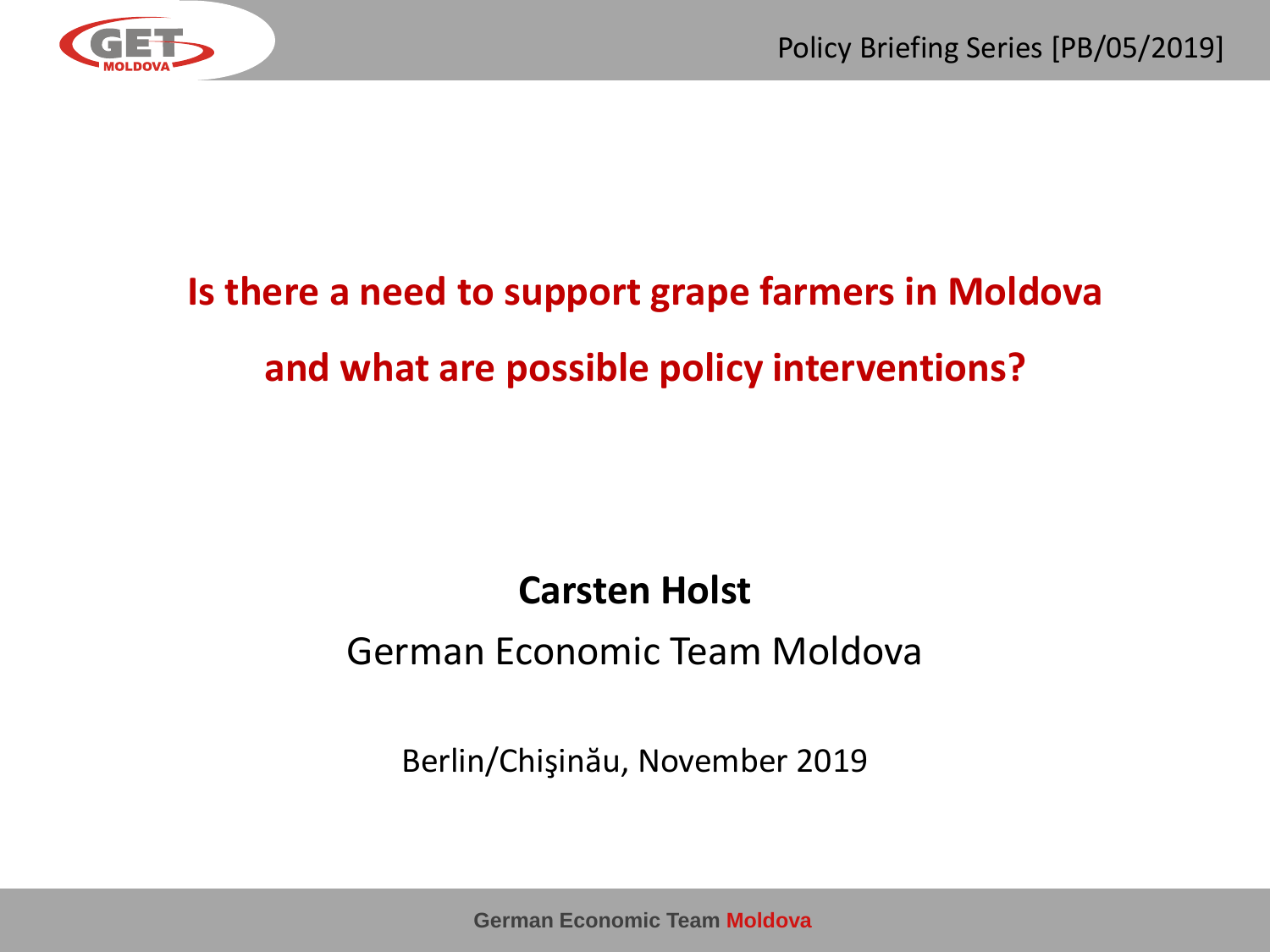

#### **Structure**

- 1. Introduction
- 2. Requirements for policy interventions
- 3. Production and prices of wine grapes
- 4. Exports of fresh grapes and wine
- 5. Results of price and export analysis
- 6. Possible policy interventions pros and cons
	- Payments to producers
	- Market interventions
	- Medium-term and long-run measures
- 7. Conclusions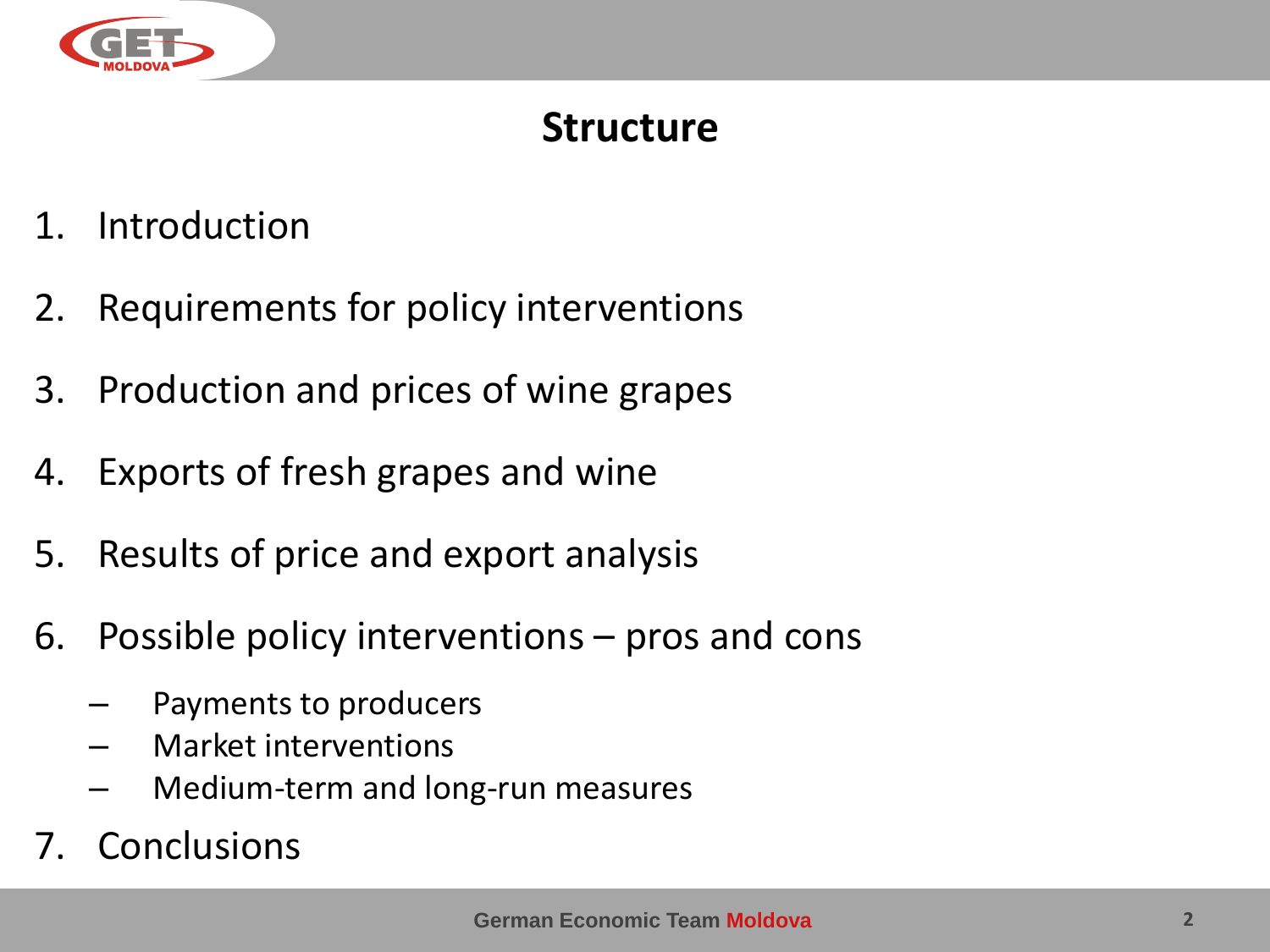

## **1. Intorduction**

- Producers of wine grapes report that price for grapes is at 2.5 MDL/kg and thus very low
- They claim that such a low price does not allow to do necessary investments for next year
- $\triangleright$  Government needs to decide whether it should compensate grape farmers and if so, how it should be done

#### **Goals of this briefing:**

- **1. Find out whether there is need to support grape farmers**
- **2. Discussing the pros and cons of possible policy interventions to support the producers of wine grapes**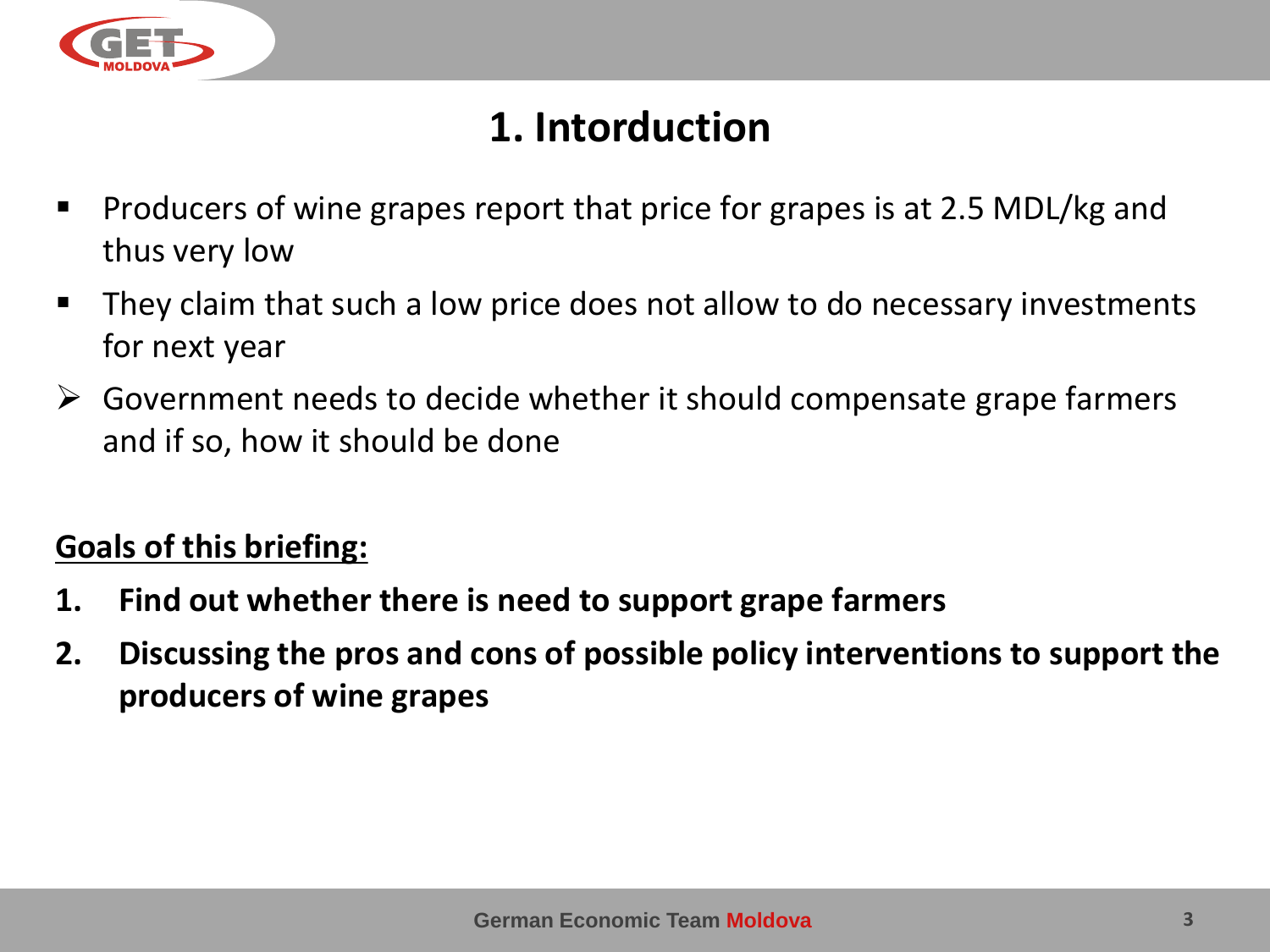

### **2. Requirements for policy interventions**

- Policy interventions to support wine grape producers are only justified in case of
	- Extremely low harvests in certain regions or the whole country (e.g. due to weather events, diseases or pests)
	- Historical price drops (e. g. due to large harvests, trade restrictions, exchange rate changes or low world market prices)
- Otherwise the danger that producers will come to rely on state aid programmes nearly every year and policy interventions become similar to permanent subsidisation
- $\triangleright$  Data analysis is necessary to verify the price or harvest drop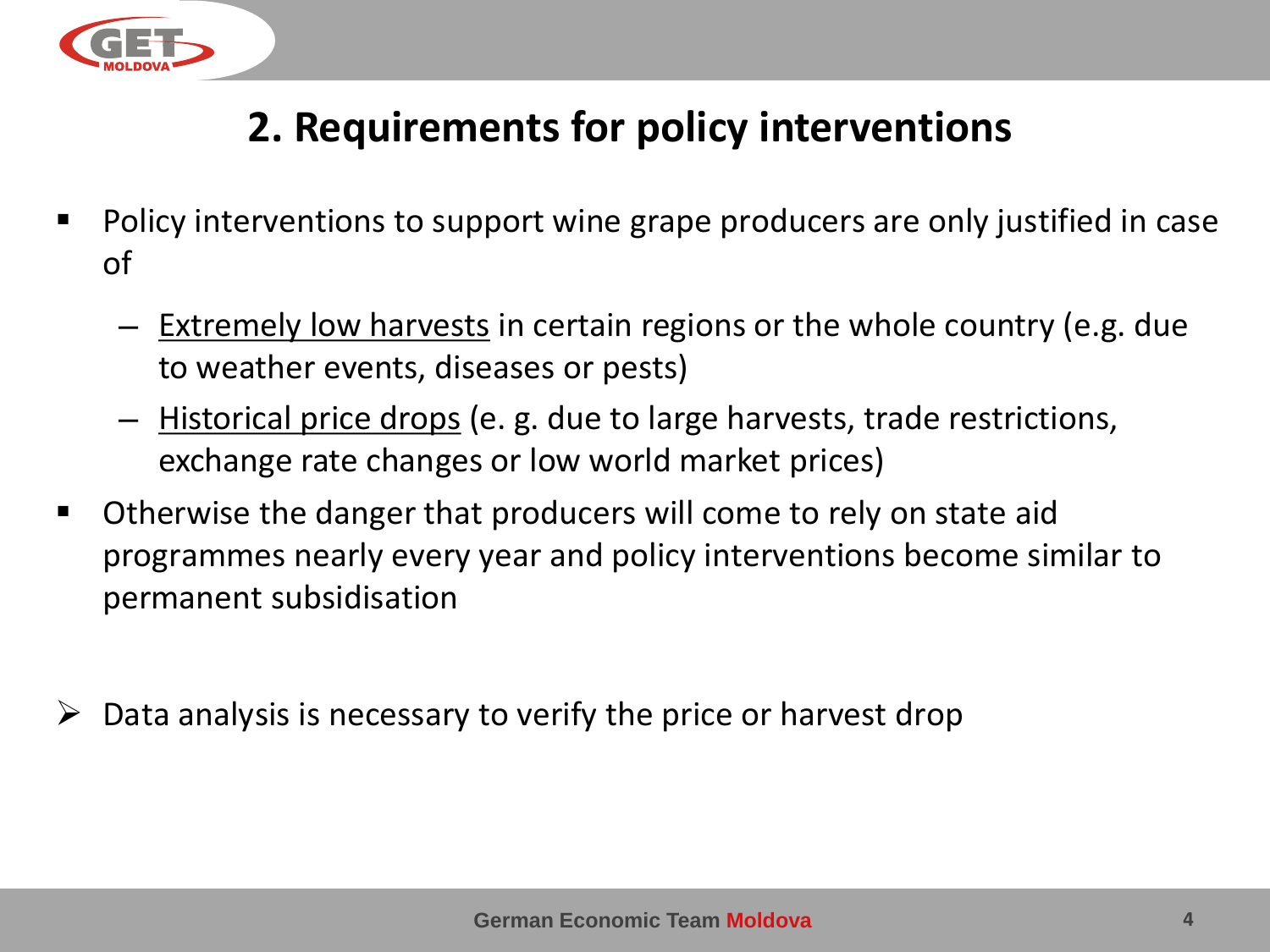

## **3. Production and prices of grapes**

#### **Moldovan production and producer prices**



*\*Estimate based on Q3 2019* 

- Production quantity relatively constant around 600 thsd. t per year
- Very good harvests in 2017 and 2018
- $\triangleright$  Not an extreme harvest in 2019; comparable to other years
- Price data only available for two categories of grapes
	- − Table varieties: 5.06 MDL/kg on average between 2014 and 2018
	- − Technical varieties: 3.71 MDL/kg on average, but range from 2.47 MDL/kg to 4.61 MDL/kg
- *Sources: National Bureau of Statistics;* − No data for 2019 so far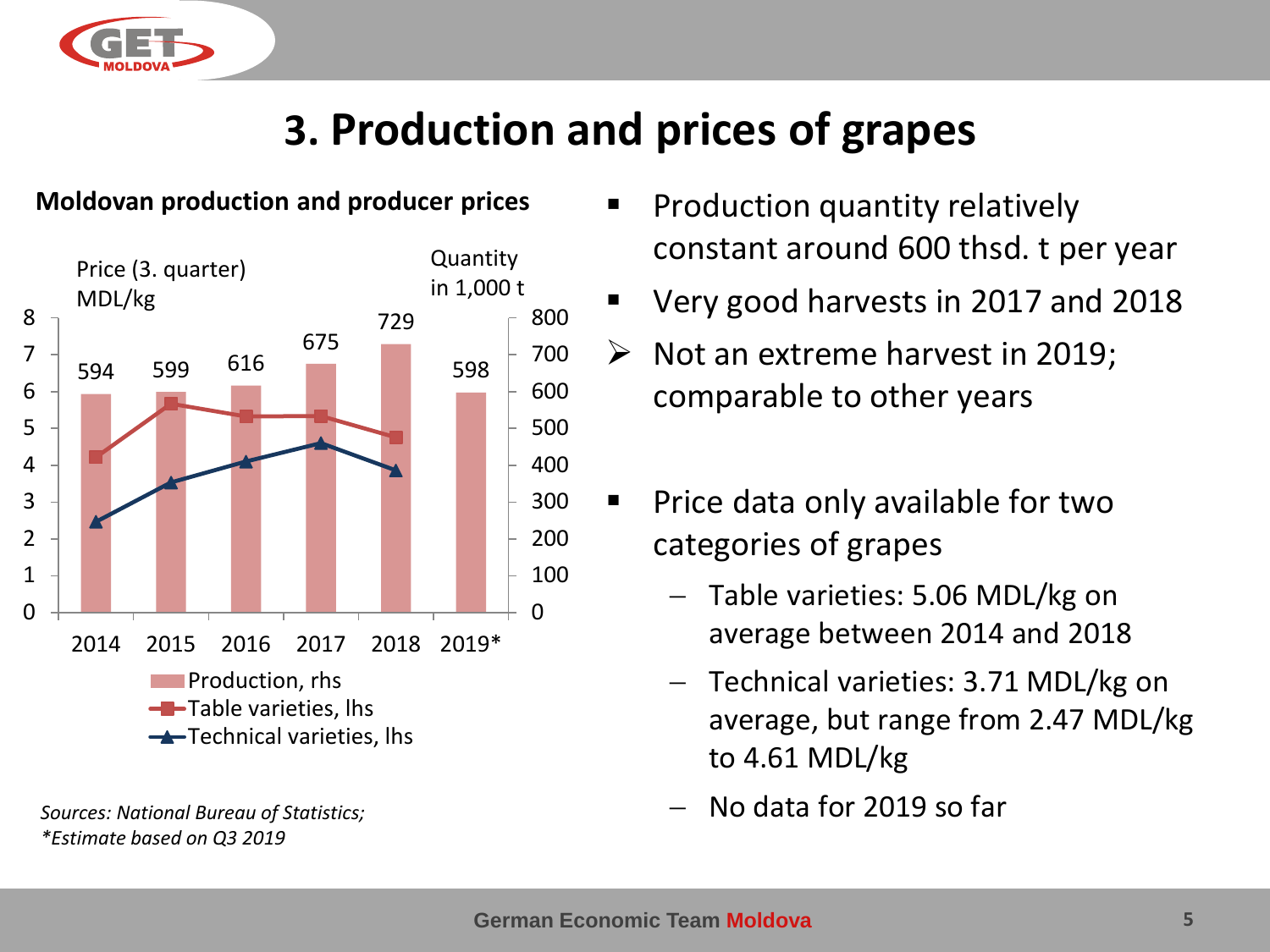

## **3. Production and prices of wine grapes**

- If reported price of 2.5 MDL/kg is comparable to technical varieties in statistics, than current price is not historically low
- Same price was also observed in 2014; but it is about 32% below average (2014-2018)
- Interesting: rather no correlation between annual production quantities and domestic producer prices during the harvest time
	- − Usual expectation: prices are low in cases of good harvests and vice versa
	- − External reasons (i.e. trade and world market prices) might effect the price in Moldova
- $\triangleright$  Therefore closer look on exports of Moldova's fresh grapes and wine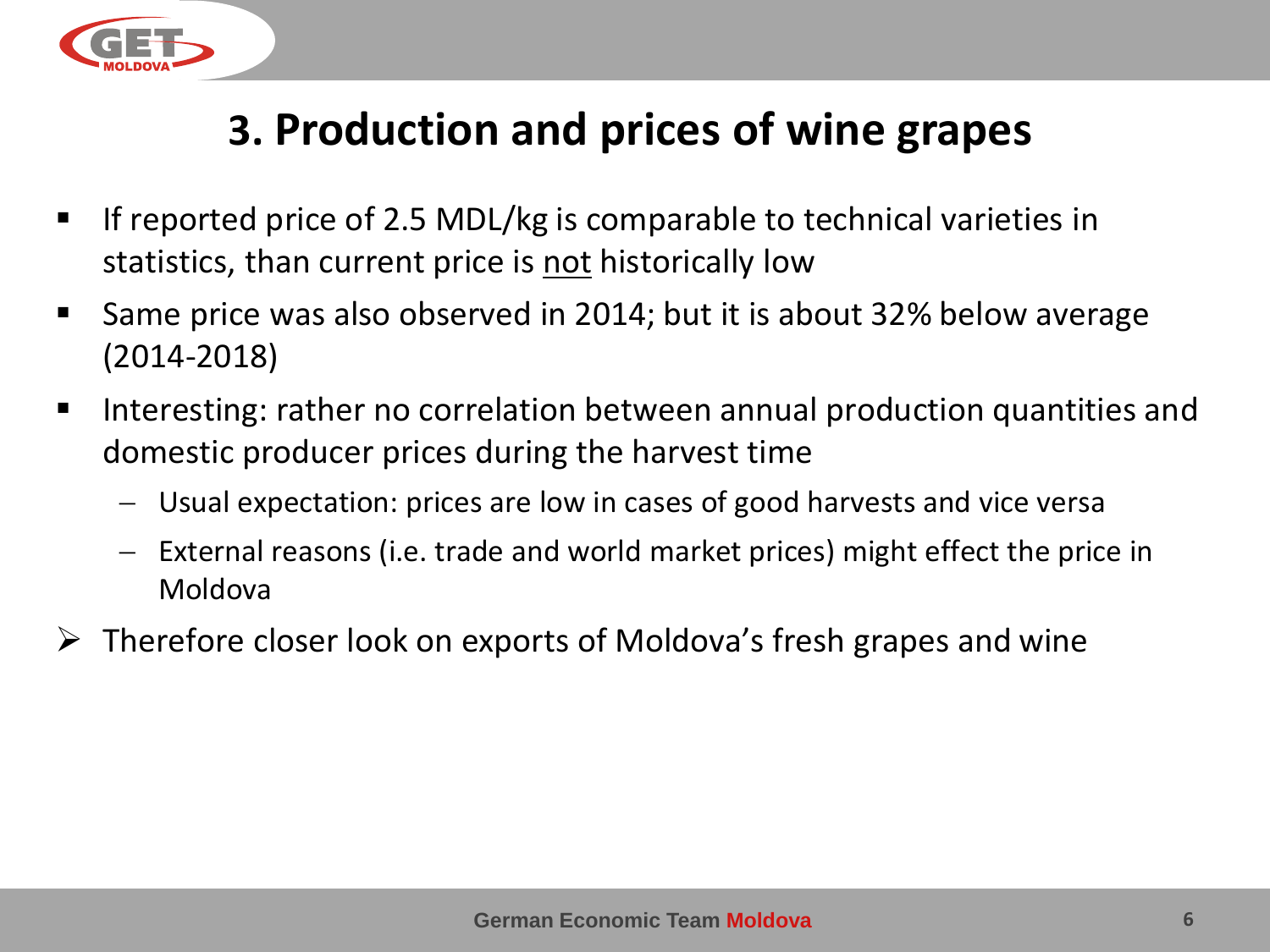

## **4. Exports of fresh grapes and wine**



#### **Fresh grapes and wine exports**

- Yearly exports (July-June) of fresh grapes and wine tend to increase over time, but exports of fresh grapes are much more volatile
- Share of exports (fresh grapes and wine) in total annual grape production has grown from 16.4% (2014/15) to 21.9% (2017/18), however decrease in 2018/19 mainly due to bumper harvest
	- Therefore: domestic prices depend increasingly on world market prices

*Source: ITC Trade Map, National Bureau of Statistics*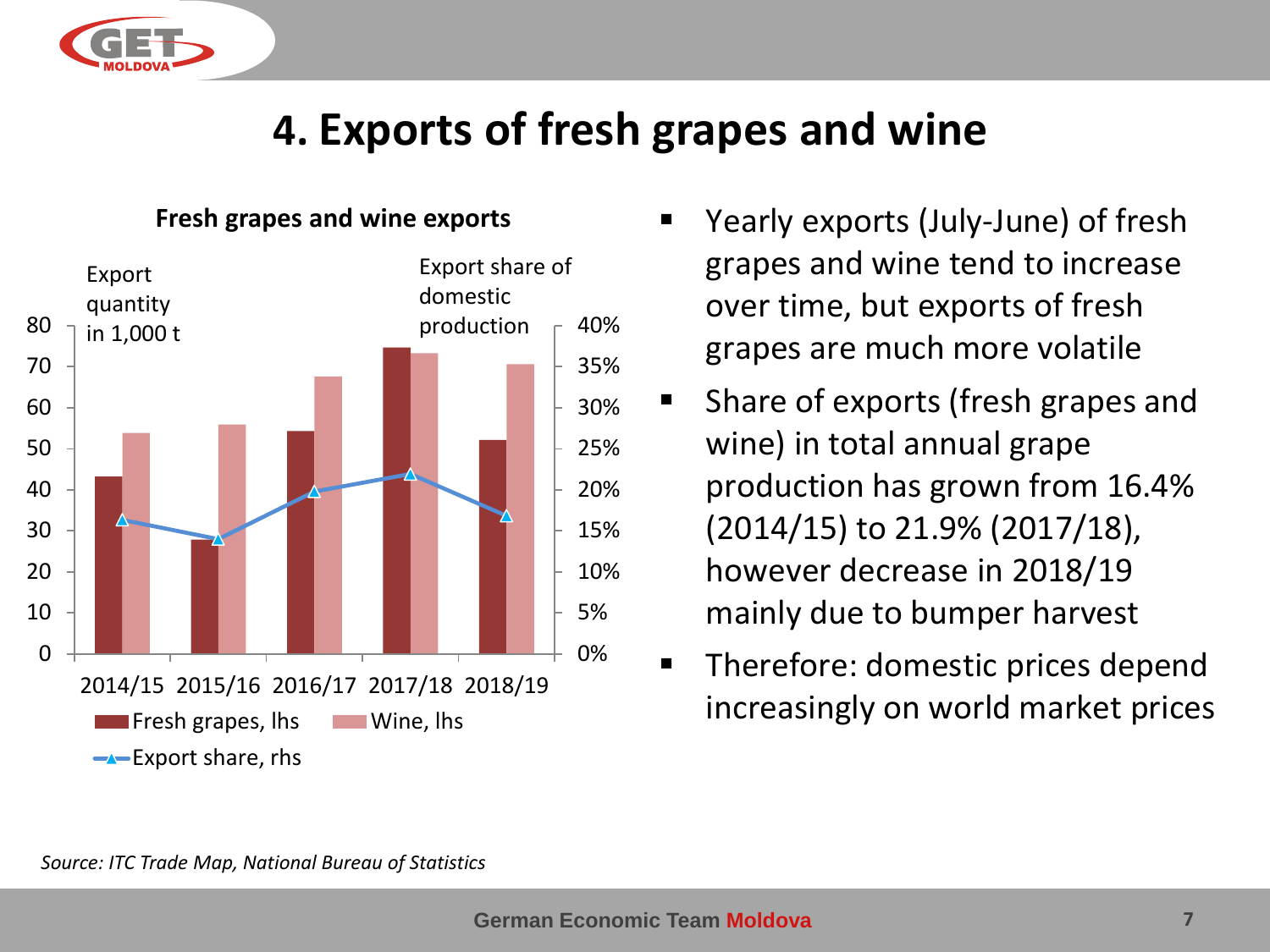

## **4. Exports of fresh grapes and wine**

- Fresh grapes are exported mainly to Russia (70%) and Romania (26%) on average between 2014/15 and 2018/19
- Moldovan wine is exported to many more countries, however nearly half of the total wine exports are traded with Russia (29%) and Romania (15%)
- Export prices and export quantities to Russia determine Moldova's market for grapes



**German Economic Team Moldova 8**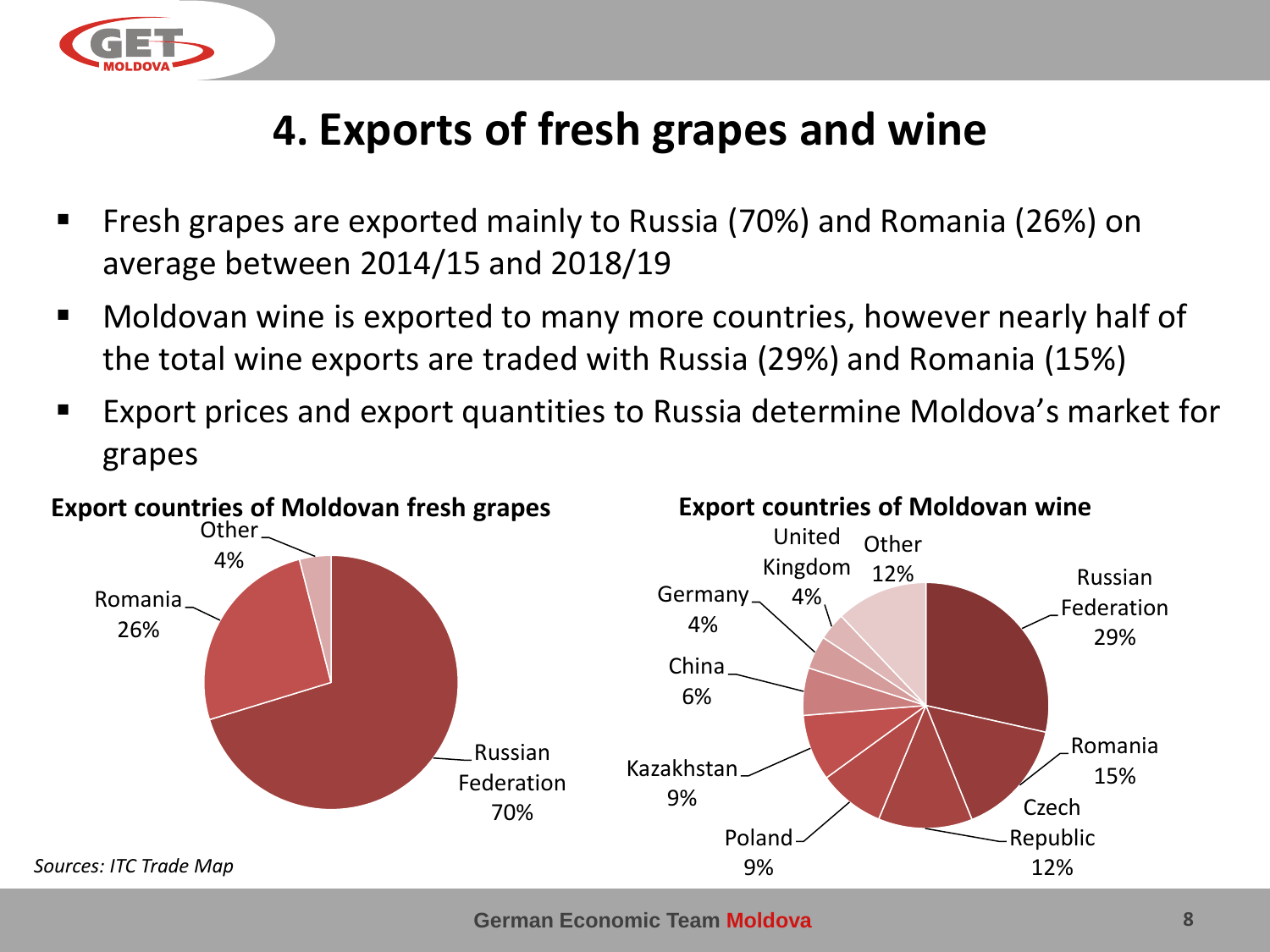

## **4. Exports of fresh grapes and wine**

**Prices of exports of fresh grapes and wine to Russia**



- Unit values of Moldova's fresh grapes and wine exports to Russia are relatively constant, after slight decrease from 2014 to 2016, prices show an increasing trend until June 2019
- $\triangleright$  Neither national, nor Russian (or other international) statistics seem to indicate a historic price drop
- $\triangleright$  However, recent disaggregated national data is needed to answer that question definitely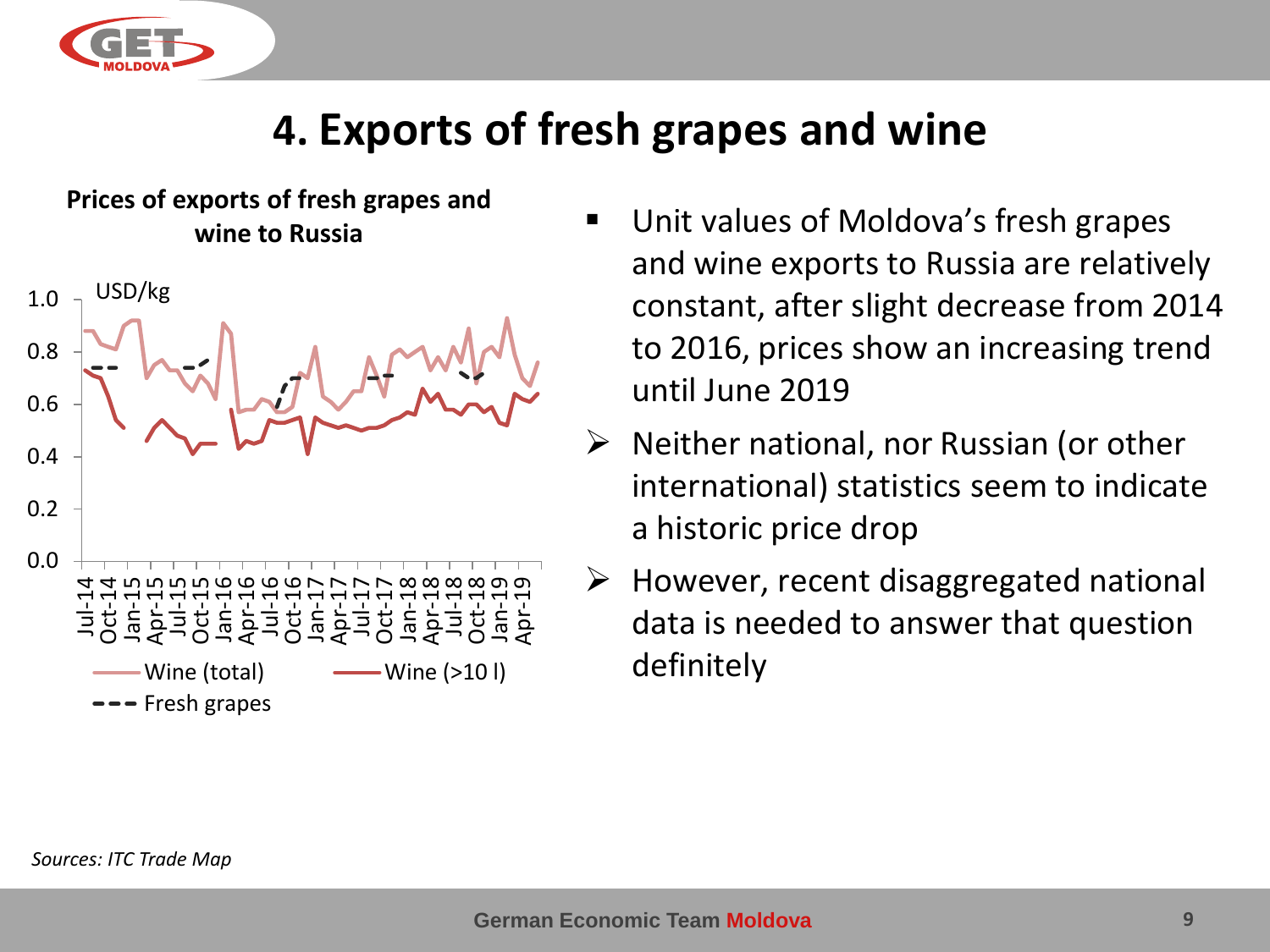

# **5. Results of price and export analysis**

- $\triangleright$  Official statistics do not show a historically low grape production Moldova in 2019
- Assumed producer prices of 2.5 MDL/kg for technical varieties of wine grapes in 2019 would be relatively low, but similar to 2014, therefore not historically low
- Export prices for fresh grapes and wine are relatively constant with slightly increasing trend during the last two years, there is no indication of international price drops
- $\triangleright$  However, no official price data for 2019 available; we cannot answer for sure whether policy interventions are justified based on currently available data
- $\triangleright$  Recommendation: Intensify data collection (monthly frequency, more than only two price series for different qualities/varieties), which is necessary for an effective economic policy
- For accurate policy interventions it is necessary to figure out the exact reason why domestic prices are reported so low when the export market looks stable:
	- − Is there a bumper harvest this year, so that much more output has to be sold domestically?
	- − Or is there perhaps a problem in the chain, e.g. traders and processors are pushing down domestic prices to increase their margins?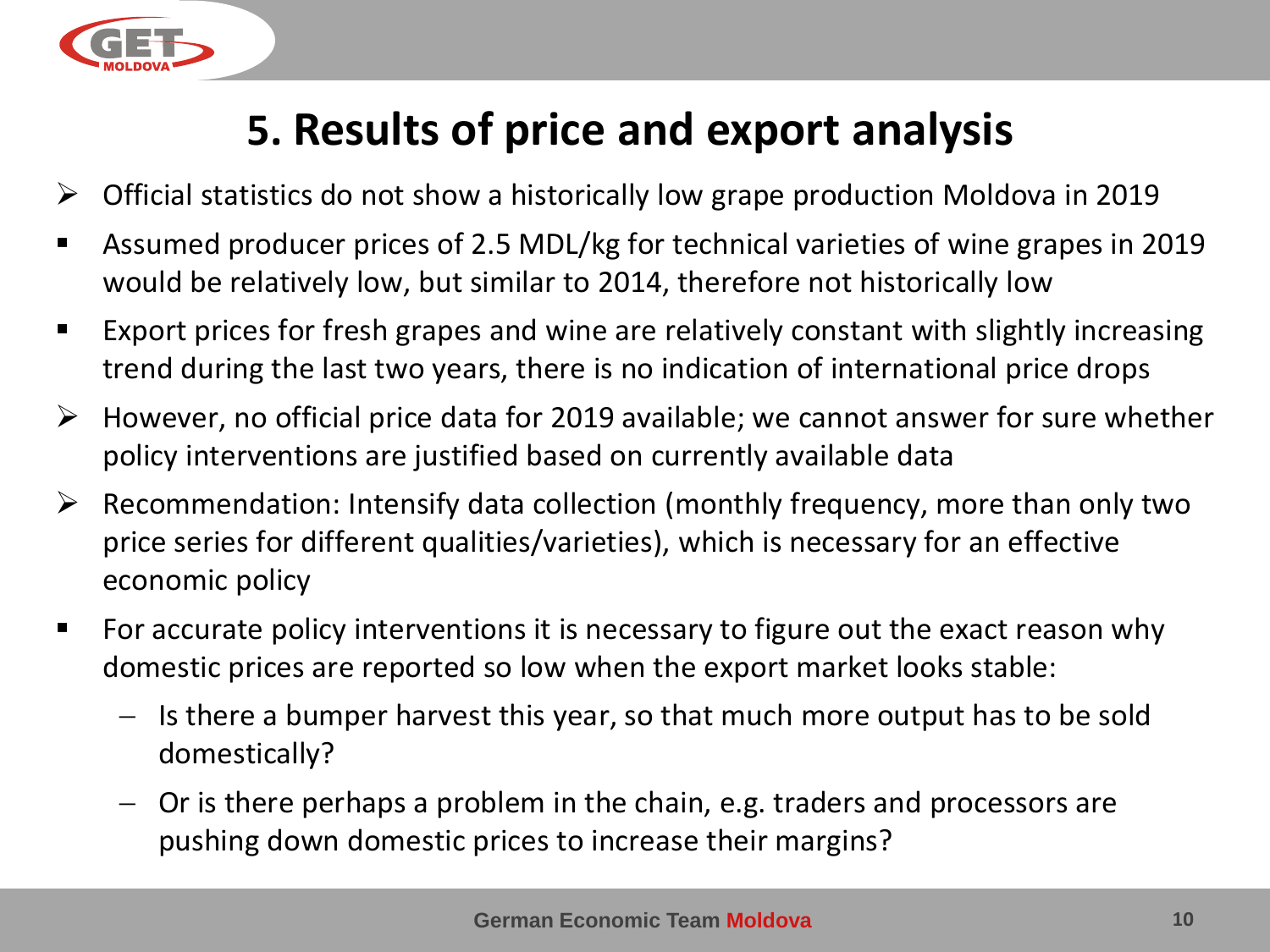

- $\triangleright$  Different types of measures are possible if policy interventions are justified:
- Payments to producers
	- − Direct support (compensation for income losses, per area or per quantity)
	- − Indirect support (subsidisation of social insurance system or reduced taxes)
- Market interventions
	- − Private storage aid
	- − Public storage
- Medium-term and long-run measures
	- − Support of planting grapevine varieties for high-quality wine
	- − Grubbing-up premium for old vineyards
	- Export promotion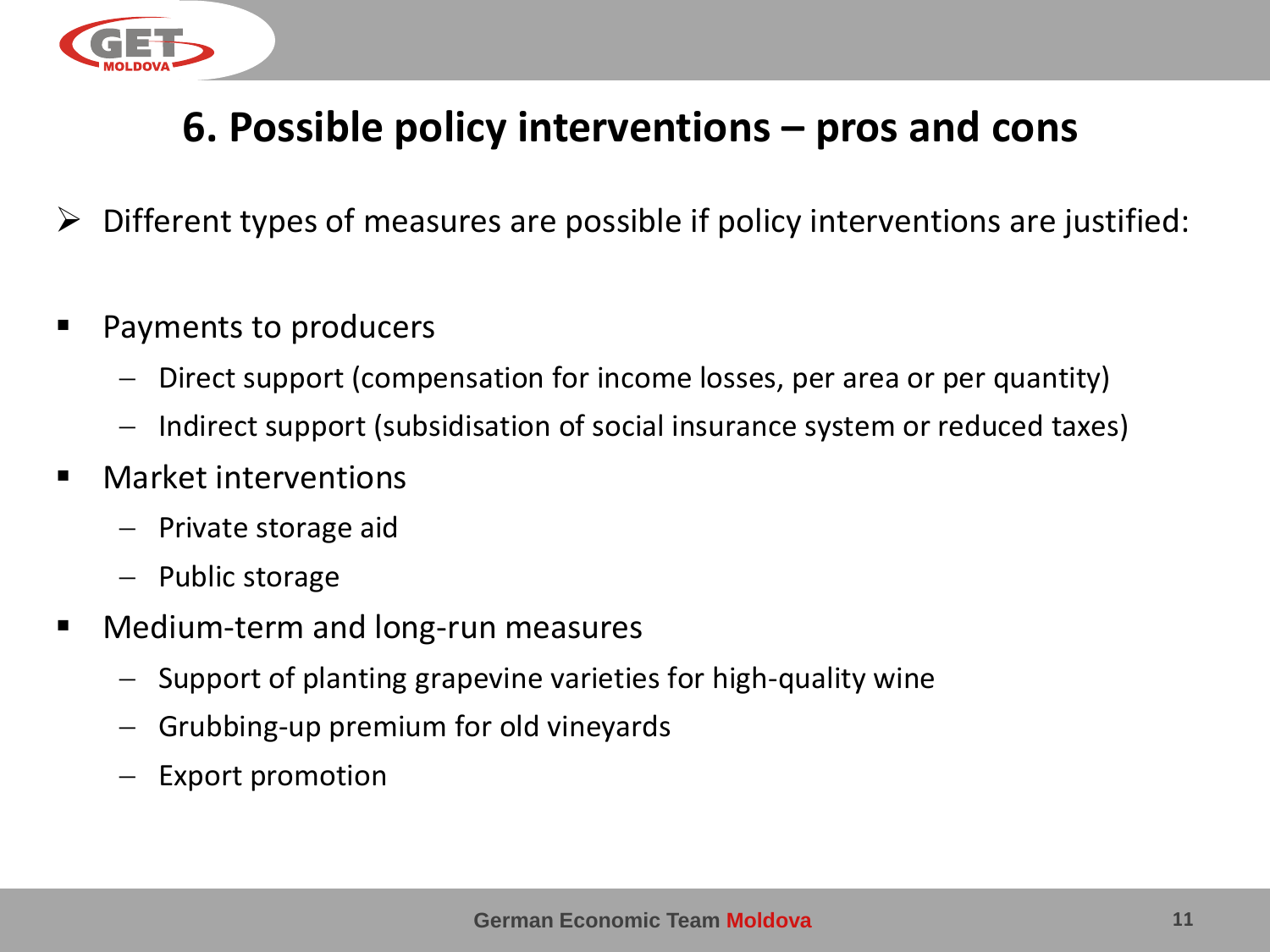

- **Direct support** (compensation for income losses, per area or per quantity), producers receive direct payments to compensate income losses
- Exemplary calculation of <u>area-based payments</u> (full compensation):
	- − Price difference: **1.21 MDL/kg** (average 2014-2018 of 3.71 MDL/kg minus current market price of 2.5 MDL/kg)
	- − Average yield per hectare: **4,964 kg/hectare** (average 2014-2018: harvest quantity of 642,600 tonnes divided by area of 129,460 hectare)
	- − Direct payment: **6,006 MDL/hectare** (1.21 MDL/kg \* 4,964 kg/hectare)
	- − Total amount: **777,563,760 MDL** (6,006 MDL/hectare \* 129,460 hectare)
- Instead of full compensation it is also possible to partly compensate (i.e. 50%) because prices are above or below average every year, so compensation is only needed for the price gap between the actual price and typical low-price years
- Modifications to ensure that very large producers do not get too much of the total assistance provided (if distributional issues are important/sensitive) are optional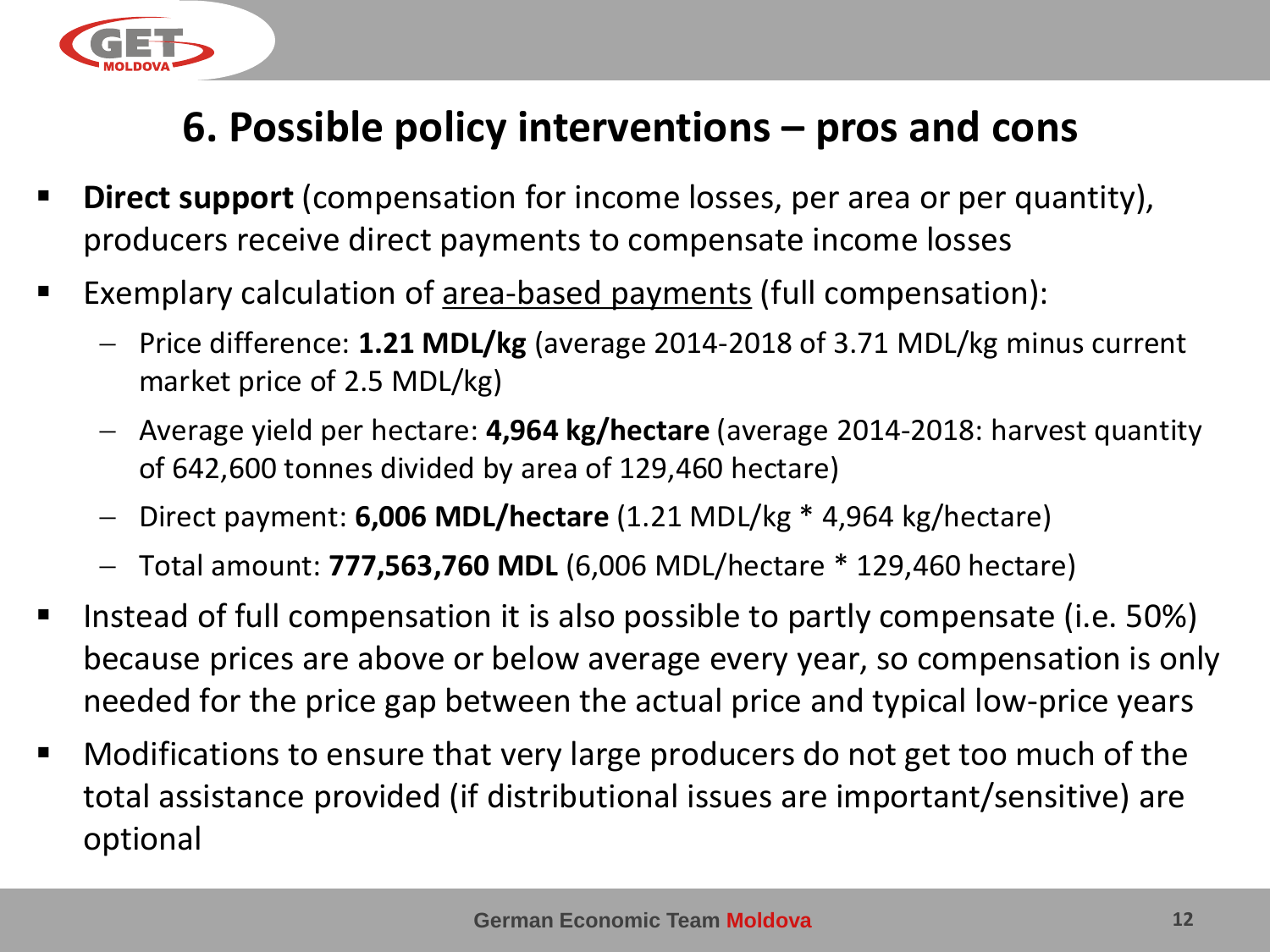

- **Direct support** (compensation for income losses, per area or per quantity), producers receive direct payments to compensate income losses
- Problems of area-based payments
	- − Financial assistance every year not possible without getting into difficulties (the fiscal cost, and the WTO), therefore measure only suitable for an exceptional situation
	- − With satellite pictures it is probably relatively easy to get an idea of who has how much grapes and where, and use that as a basis for making payments, but it could be an administrative challenge the first time
	- − All grape producers receive payments, not only those producing technical varieties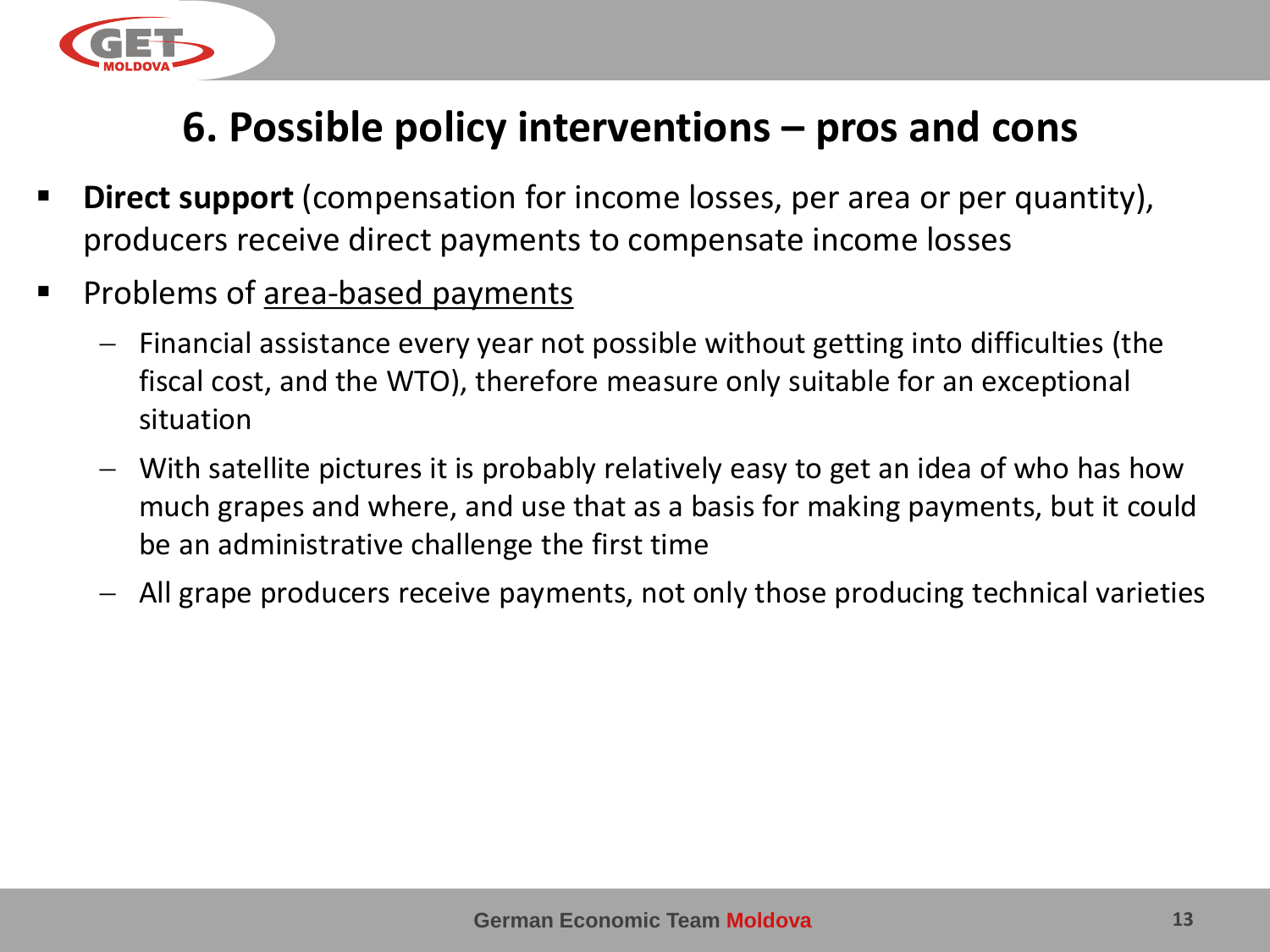

- **EXTE:** Direct support (compensation for income losses, per area or per quantity), producers receive direct payments to compensate income losses due to price drops
- Possible approach for quantity-based payments:
	- − Government determines target price for grapes, e.g. 3.71 MDL/kg (average 2014- 2018) or 80% of average
	- − If the market price is lower than the target price, farmers hand in invoices to document the quantity sold and the market price
	- − The price gap (target price minus market price) is paid as producer subsidy by the state
- Advantage compared to area-based payments: Only farmers producing technical varieties receive payments, producers of table grapes (market price > target price) cannot apply for subsidies
- Major problem of this approach is reliability of the documents, with falsified documents (higher quantities and/or lower market prices) farmers could apply for higher subsidies, but authenticity control is hardly not possible for administration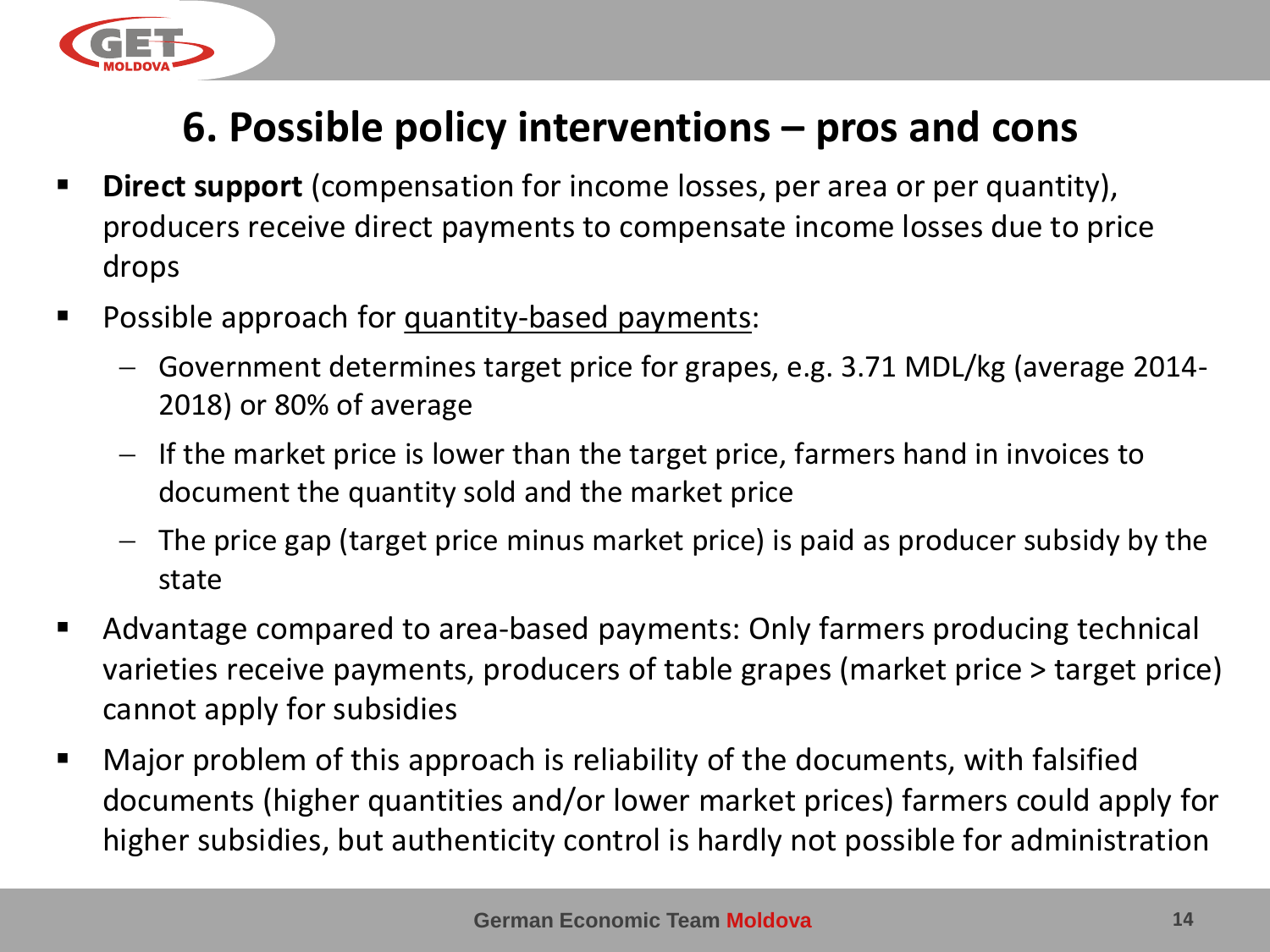

- **Indirect support** (subsidisation of social insurance system or reduced taxes)
- Income support of grape producers is also possible by individual tax deferments or tax reductions if concernment of low producer prices for grapes is verified
- Indirect support could be applied on costs like employer labor taxes and social security contributions, which could be fully or partly subisdised by the state:
	- Implementation of application rules and procedures necessary
	- Individual applications must be checked by administration
	- Financial need (income loss by low grape prices) must also be checked individually
	- Administrative expense might be relatively high
	- − However, fairer from the distributional perspective, because each eligible producer (not depending whether large or small) receives a subsidy not exceeding the financial need
- Indirect support could also be applied to other costs like property tax, fuel excises etc.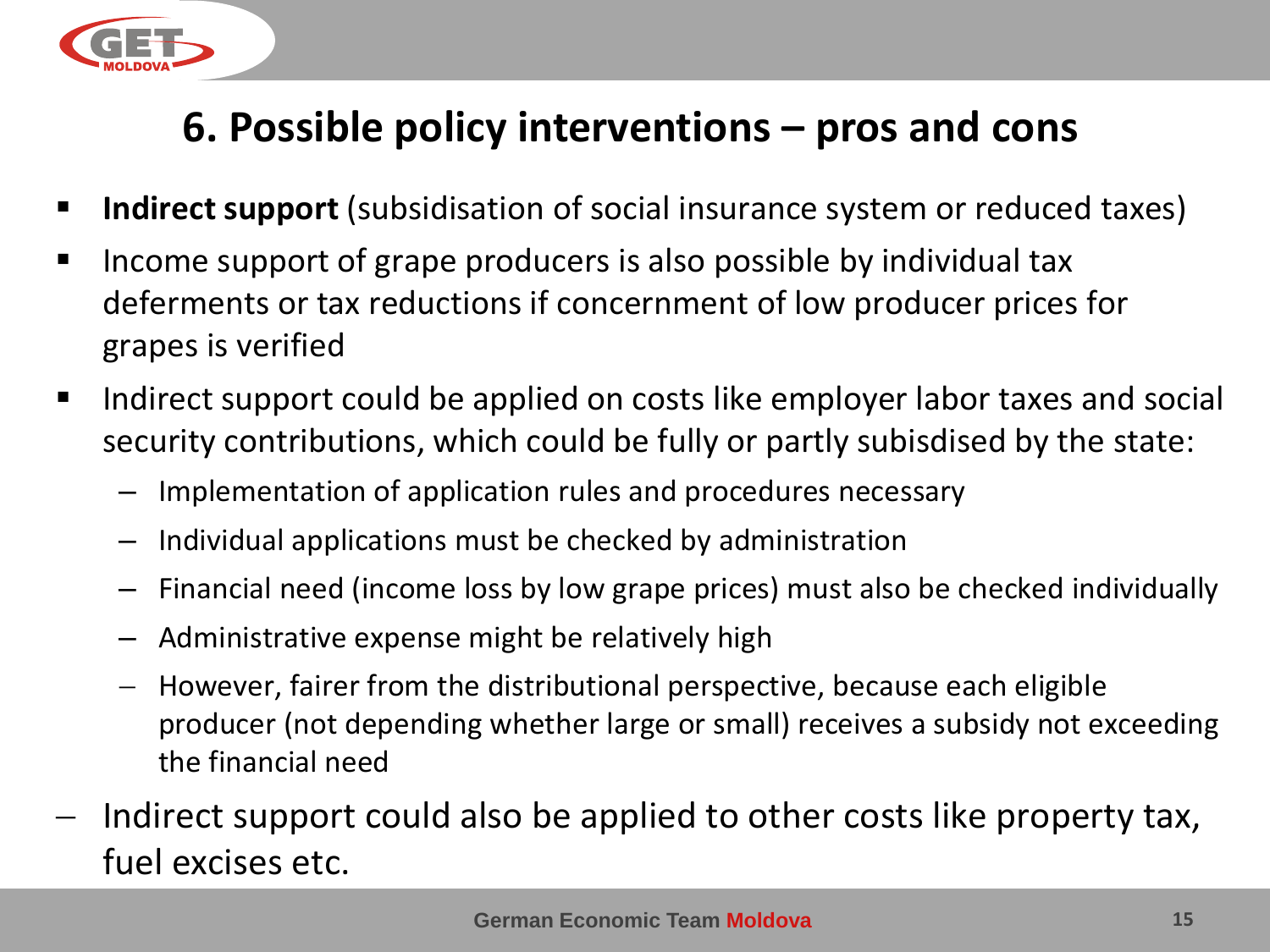

- **Market interventions**
- Private storage aid
	- − Private owners of warehouses receive subsidies for storing bulk wine over a fixed period of time (e.g. 6 months)
	- − In the short term reduction of supply pressure due to storage (stabilisation of market prices of wine and grapes), but after the mandatory period for private storage aid the supply increases again and market prices decreases
	- − Only possible for storable goods, private storage aid should compensate for additional storage costs, reasonable instrument only in case of short-run market turbulences, but not effective in case of long-run oversupply
	- − Administration relatively simple: call for tender, accept applications from relatively few warehouse owners (compared to the number of grape producers), stored bulk wine must be sealed to check the mandatory store period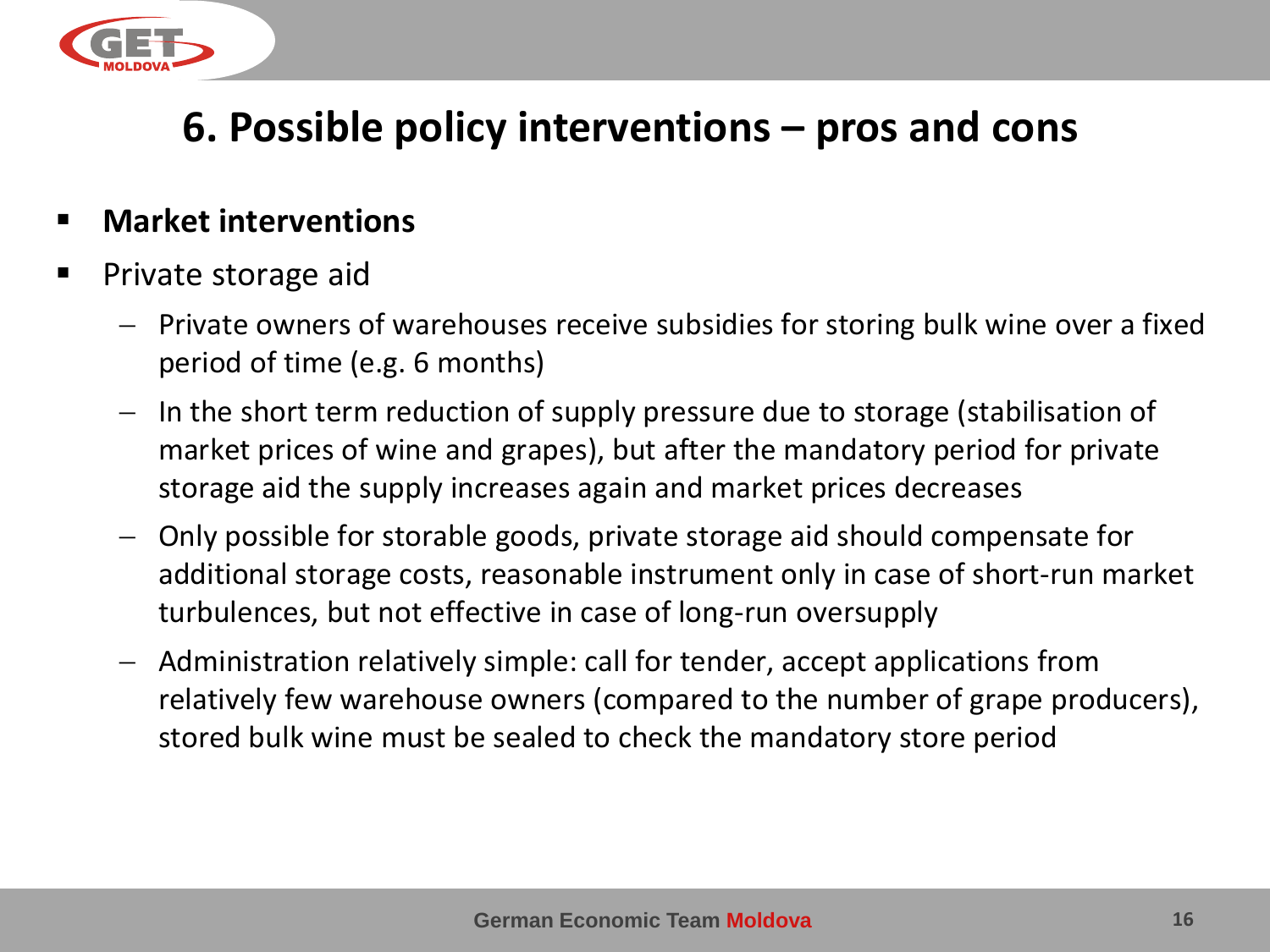

#### **Market interventions**

- Public storage
	- − The same principle of market intervention, but the state is the store keeper, i.e. the state itself buys products for storage in phases of low prices and sells these products later in phases of higher prices
	- − More flexible approach to adjust the storage quantity and the degree of market intervention (compared to private storage aid), but the state has to coordinate its own warehouses (costs for buildings and staff), risk of losses due to perishability, costly instrument if the market price decreases during the time of storage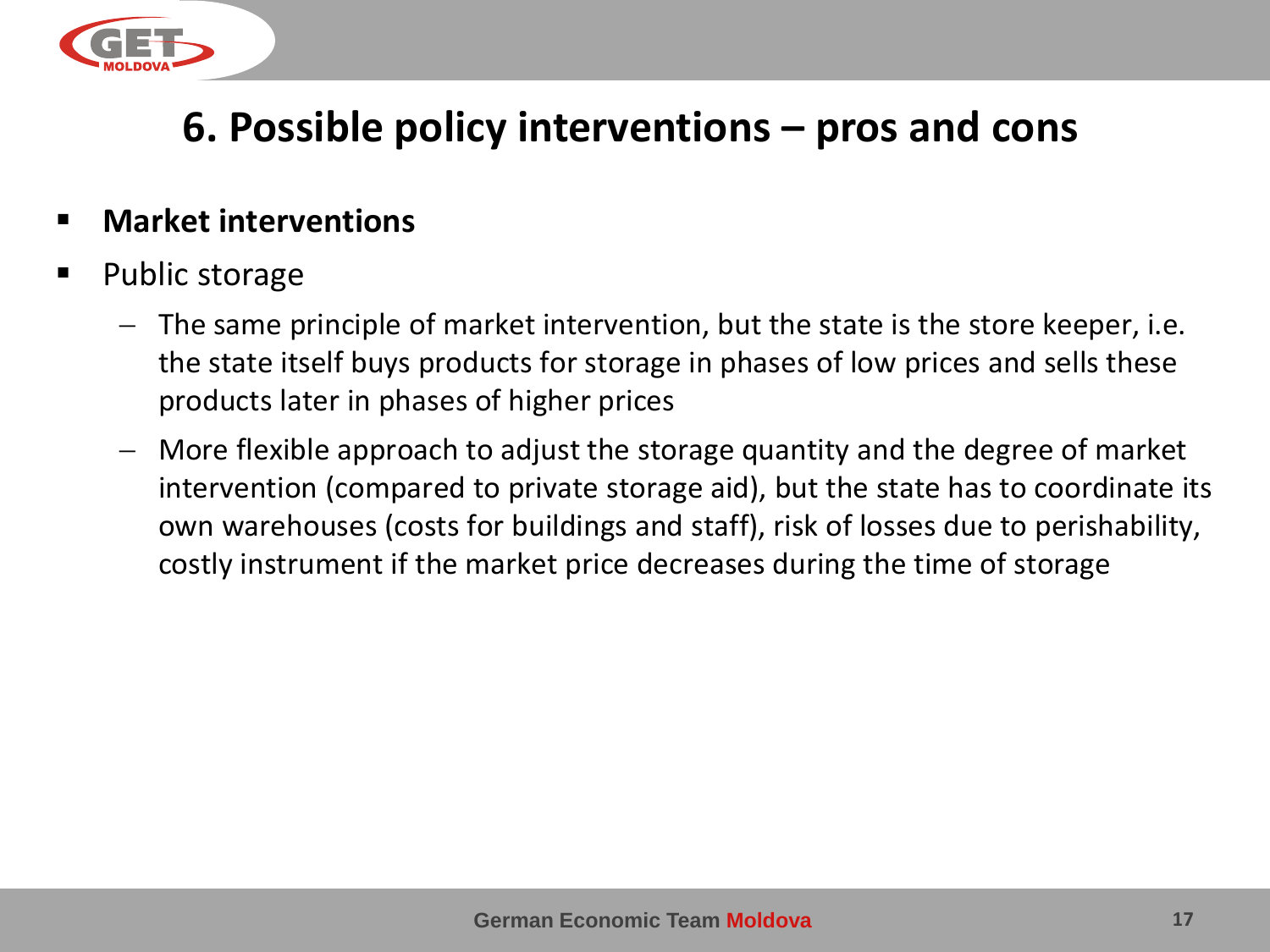

#### ▪ **Medium-term and long-run measures**

- Support of planting grapevine varieties for high-quality wine
	- − If currently low market prices are mainly caused by the quality of grapes (and not by the quantity), financial support for grubbing-up old vineyards and planting modern varieties for high-quality wine production is possible
	- − Enables producers to invest in grape varieties of high quality instead of harvesting the old and less productive grapevines as long as possible
	- − Quantity of bulk wine decreases while quantity of high-quality bottled wine increases
	- − Added value of national wine production will raise if additional quantity of bottled wine can be sold internationally without any price changes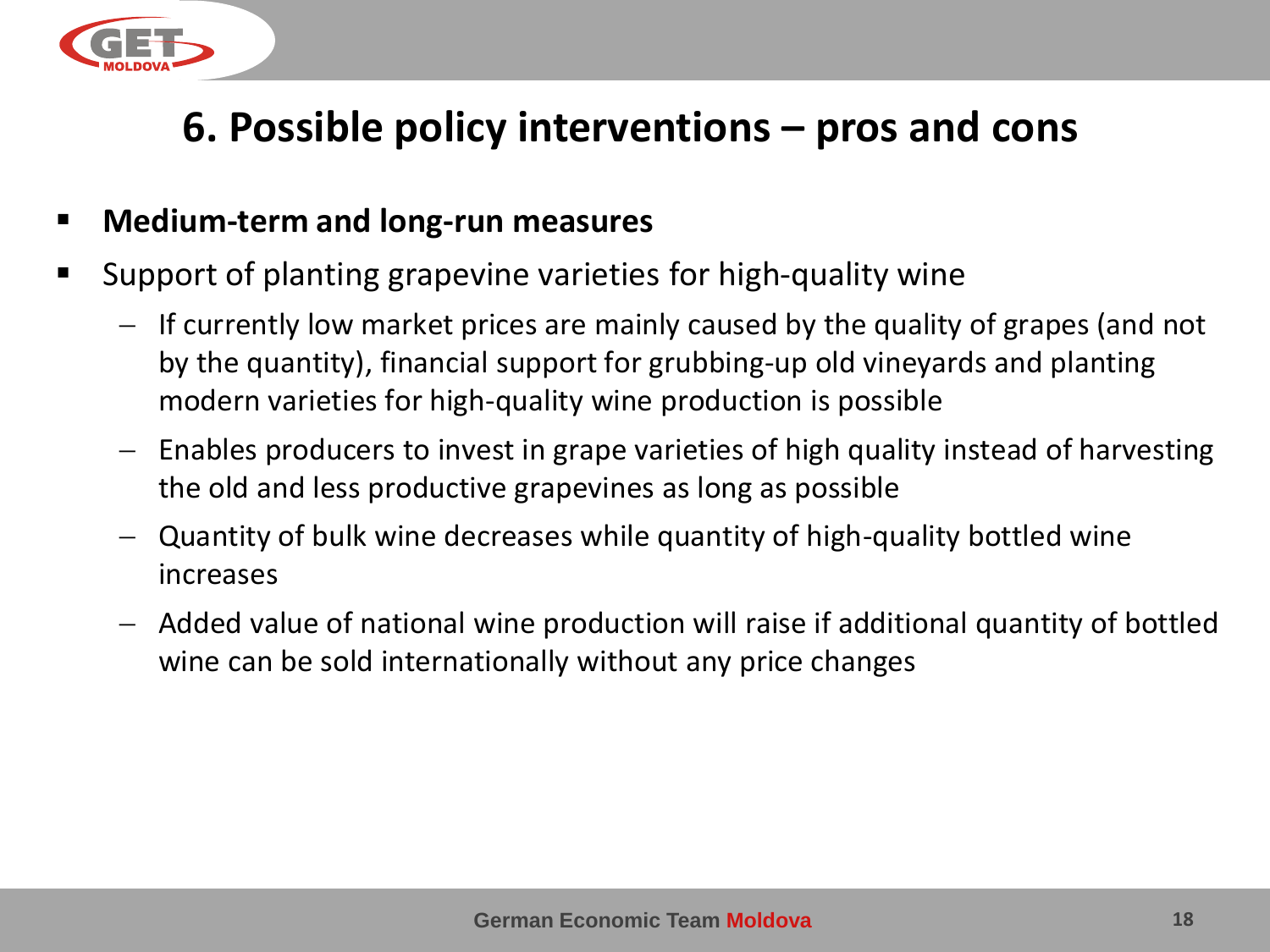

#### ▪ **Medium-term and long-run measures**

- Grubbing-up premium for old vineyards
	- − Owners of less productive vineyards (low quantity and quality) can apply for grubbing-up premiums if they also commit not to plant grapes again
	- − Reduction of production quantities (especially of low quality grapes for bulk wine), market prices stabilisation, decreased quantity of bulk wine exports, less dependence on international bulk wine prices
- Export promotion
	- − Moldova's wine exports are concentrated only on few countries (>50% of Moldova's wine exports go to Russia, Romania and Czech Republic), Moldova's dependency on those countries' import demand is relatively high
	- − Export promotion can open the doors to new export markets, reduce the dependency on few customers and stabilise domestic market prices
	- − Especially necessary in case of increasing production of bottled wine and its need to export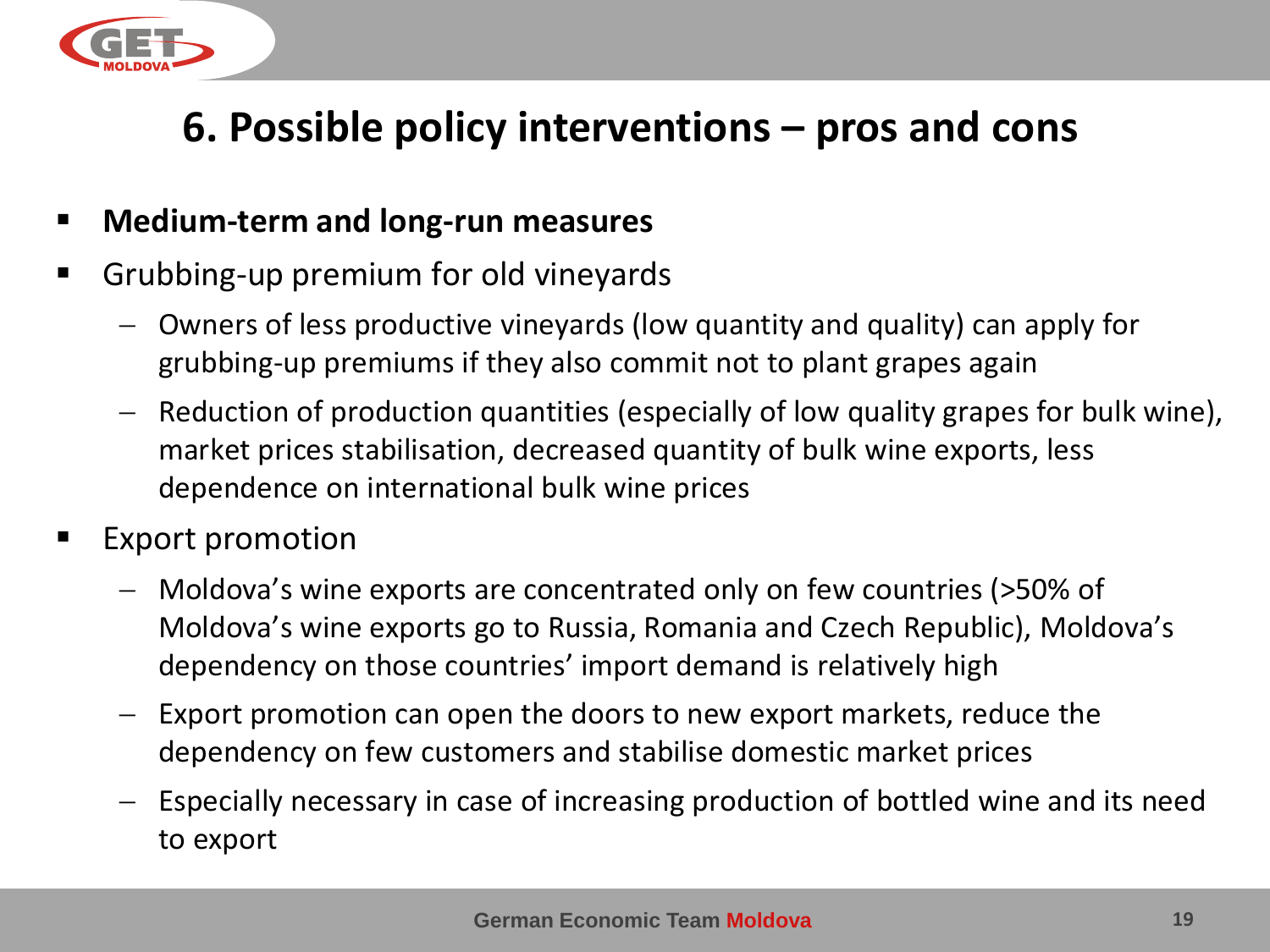

## **7. Conclusions**

- Decision on the policy intervention depends on the detailed analyse of the problem
- So far it is not really clear why current prices of grapes for wine production (technical varieties) are reported to be so low
- **EXPEDE FIGHTS IF Ally Field Francial support, area-based payments are preferable** or indirect support (subsidisation of social insurance system or reduced taxes)
- Market interventions to stabilise domestic prices for grapes by short-run storage (private storage aid or public storage) are only expedient if the problems for the price drop are identifiable and shortly solvable
- Medium-term and long-run measures might help to solve the structural problem of Moldova's grape production, old vineyards with unknown varieties (oftentimes low quantities and qualities) should be grubbed up, subsidies for investments in modern varieties can improve the quality of wine produced in Moldova